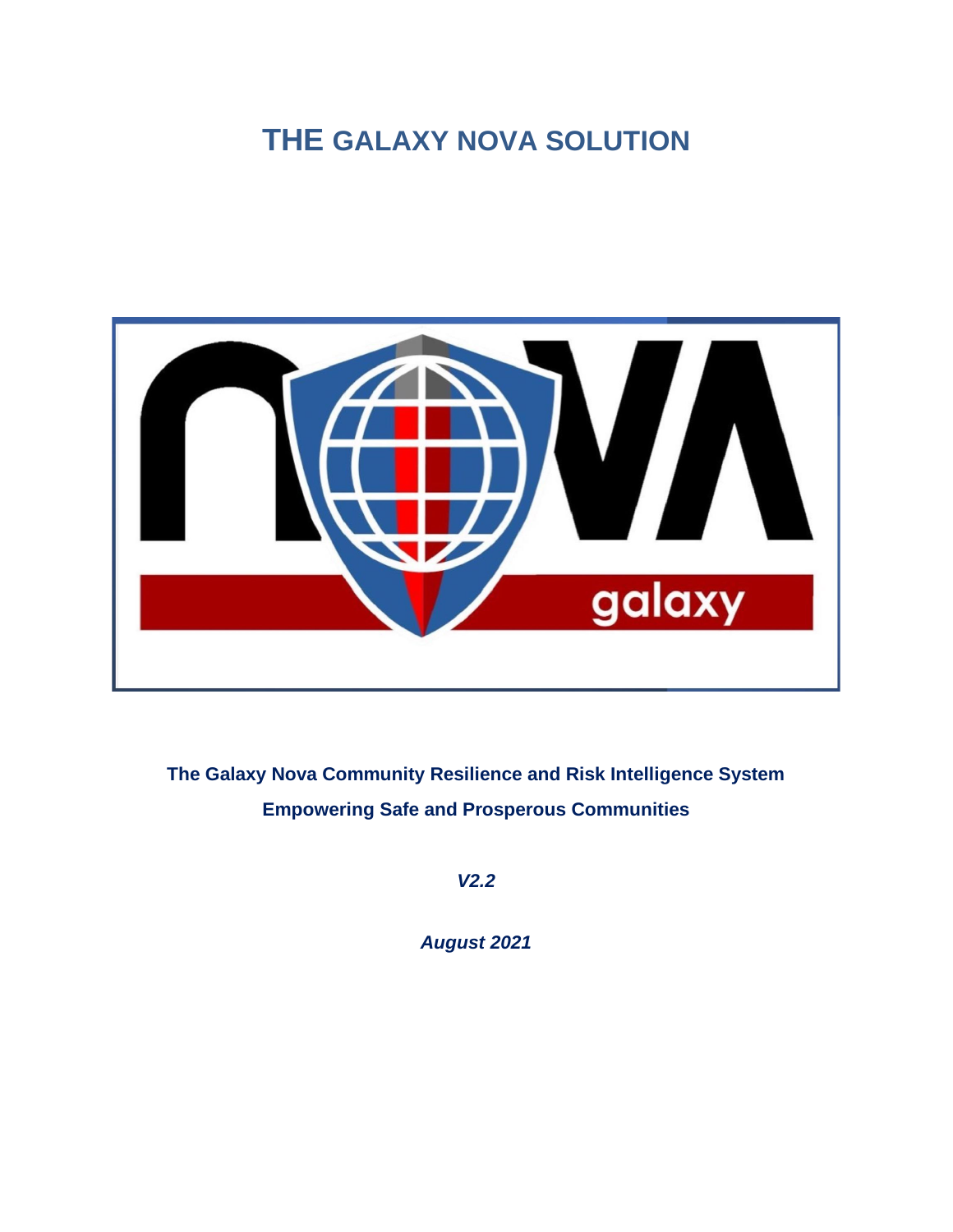# **CONTENTS**

| The Galaxy Nova Community Resilience and Risk Intelligence System  4         |
|------------------------------------------------------------------------------|
|                                                                              |
|                                                                              |
| The Galaxy Nova Emergency Response System - Use Cases  5                     |
| The Galaxy Nova Emergency Alert and Response System Flow  6                  |
| The Galaxy Nova Integrated Community Resilience and Disaster/Risk Management |
|                                                                              |
|                                                                              |
|                                                                              |
|                                                                              |
|                                                                              |
|                                                                              |
| How are community resilience and disaster preparedness related? 8            |
|                                                                              |
| Focus on Understanding What Contributes to a Resilient Community  9          |
|                                                                              |
|                                                                              |
|                                                                              |
|                                                                              |
|                                                                              |
|                                                                              |
|                                                                              |
|                                                                              |
|                                                                              |
|                                                                              |
|                                                                              |
|                                                                              |
|                                                                              |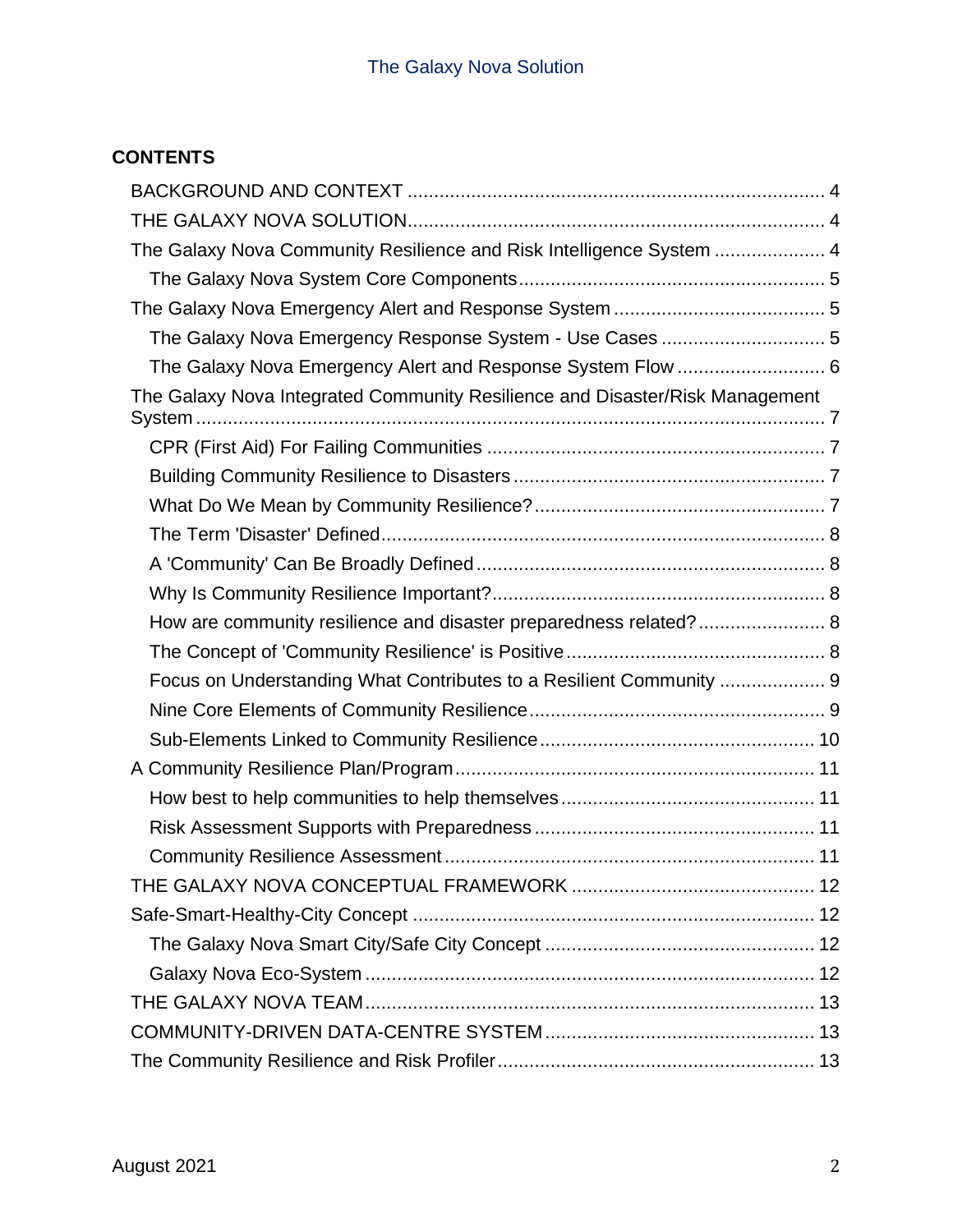# The Galaxy Nova Solution

| The Data Centre Platform for Community Resilience And Disaster Preparedness     |  |
|---------------------------------------------------------------------------------|--|
| The Galaxy Nova Community Resilience and Risk Intelligence System Deployment 15 |  |
|                                                                                 |  |
|                                                                                 |  |
|                                                                                 |  |
|                                                                                 |  |
|                                                                                 |  |
|                                                                                 |  |
|                                                                                 |  |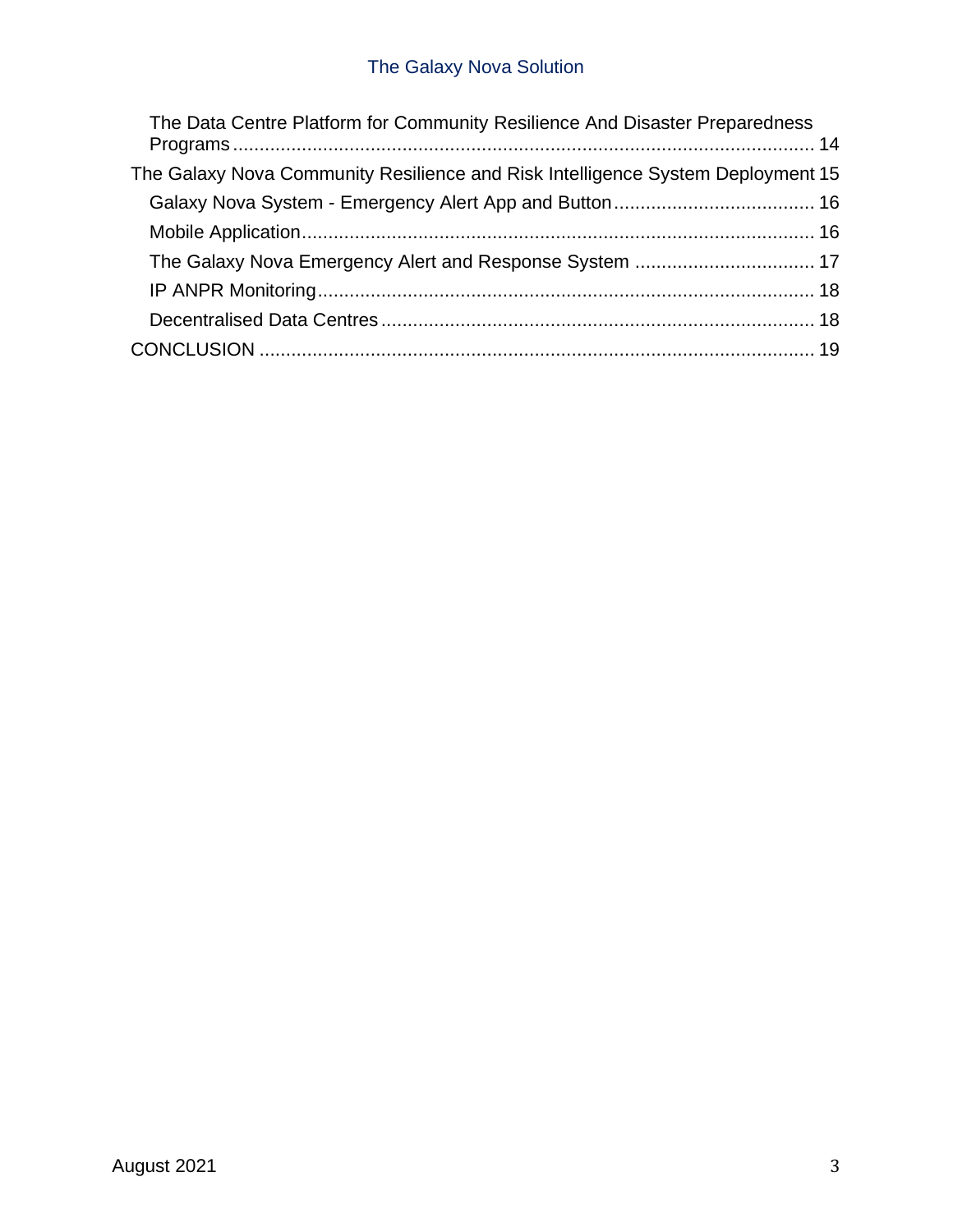# <span id="page-3-0"></span>**BACKGROUND AND CONTEXT**

Paradigm Alpha - the developer of The Galaxy Nova Community Resilience and Risk Intelligence System - and co-developer of the Safe-Smart-Healthy-City/Community

concept, is deploying Galaxy Nova Solution on a national basis in South Africa. Through this initiative, we strive to empower safe and prosperous communities.

The system is deployed according to an Integrated Community-Driven resilience and risk planning and management approach.

Although the focus is on helping to create a secure environment, establishing resilient and prosperous communities, that people want to belong to, experiencing peace of mind and social cohesion is also emphasised.



# <span id="page-3-1"></span>**THE GALAXY NOVA SOLUTION**

# <span id="page-3-2"></span>**The Galaxy Nova Community Resilience and Risk Intelligence System**

The Galaxy Nova Community Resilience and Risk Intelligence System has been in development locally since 2016 and refined through practical use to address South African-specific needs, including anticipating and mitigating community disasters and crime related emergency incidents.

As the system has been developed in-house developers, it is dynamic and new modules are added as new needs or challenges are identified. This ensures local communities have access to data relevant to their area, which are collected from multiple sources such as:

- Open-source collections
- Nova mobile application "Report-to-Us"
- ANPR Cameras
- National data centres with community-driven databases
- Crime reports
- National crime channels
- E2 System in conjunction with SAPS requests
- Situational awareness information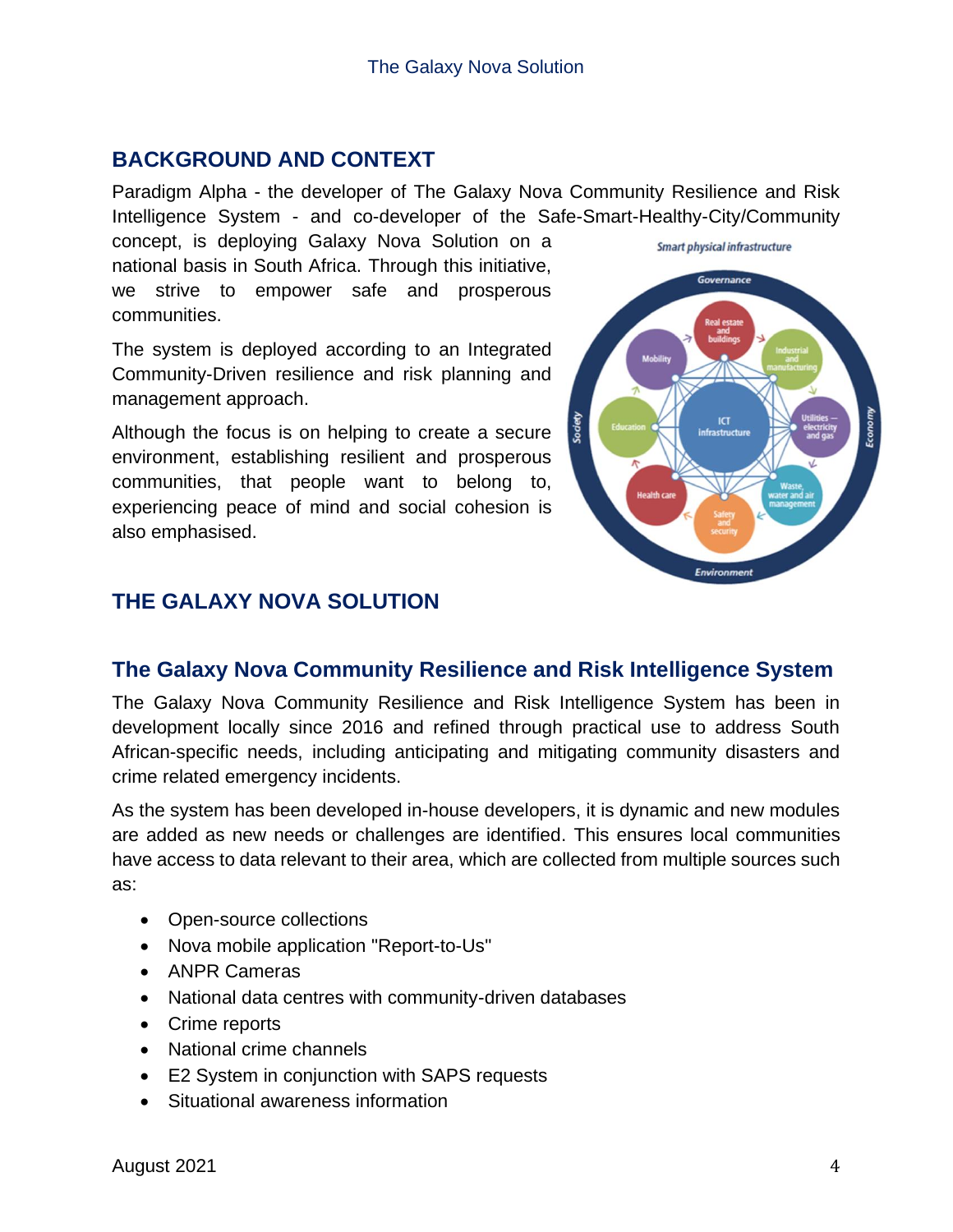• Rtracking technology alerts

#### <span id="page-4-0"></span>**The Galaxy Nova System Core Components**

The Galaxy Nova Community Resilience and Risk Intelligence System comprises two core components:

#### 1. **The Galaxy Nova Emergency Alert and Response System**

- This is an operational component, an emergency response system. It operates in real-time, is manned by real people, and provides emergency response support to our users based on our Galaxy Nova Emergency App or emergency button, thus meeting their emergency needs 24/7 365, throughout most of the country.
- 2. **The Galaxy Nova Integrated Community Resilience and Disaster/Risk Management System**
	- consist of a more strategic approach, focussing on Community Resilience to Disasters, through the establishment of decentralised community-driven data centres that act as data repositories to support local community entities, to establishing resilient and prosperous communities.

# <span id="page-4-1"></span>**The Galaxy Nova Emergency Alert and Response System**

The Galaxy Nova Emergency Alert and Response System:

**Protects you** and your loved ones.

*It provides peace of mind. You know that you are safeguarded, through our emergency support services that meet all your emergency needs continuously, throughout most of the country It is supported by the best-in-class response systems and trained dispatchers and responders when you use the Galaxy Nova emergency app or emergency button.*

#### <span id="page-4-2"></span>**The Galaxy Nova Emergency Response System - Use Cases**

As part of a neutral/a-political emergency network support system, driven by Galaxy Nova, the following are examples of how the system can be applied to benefit communities:

- Support for senior citizens, those who are fragile, living alone, or have dementia and could get lost.
- Protecting our children that are exposed to a myriad of dangers.
- Prevention of human trafficking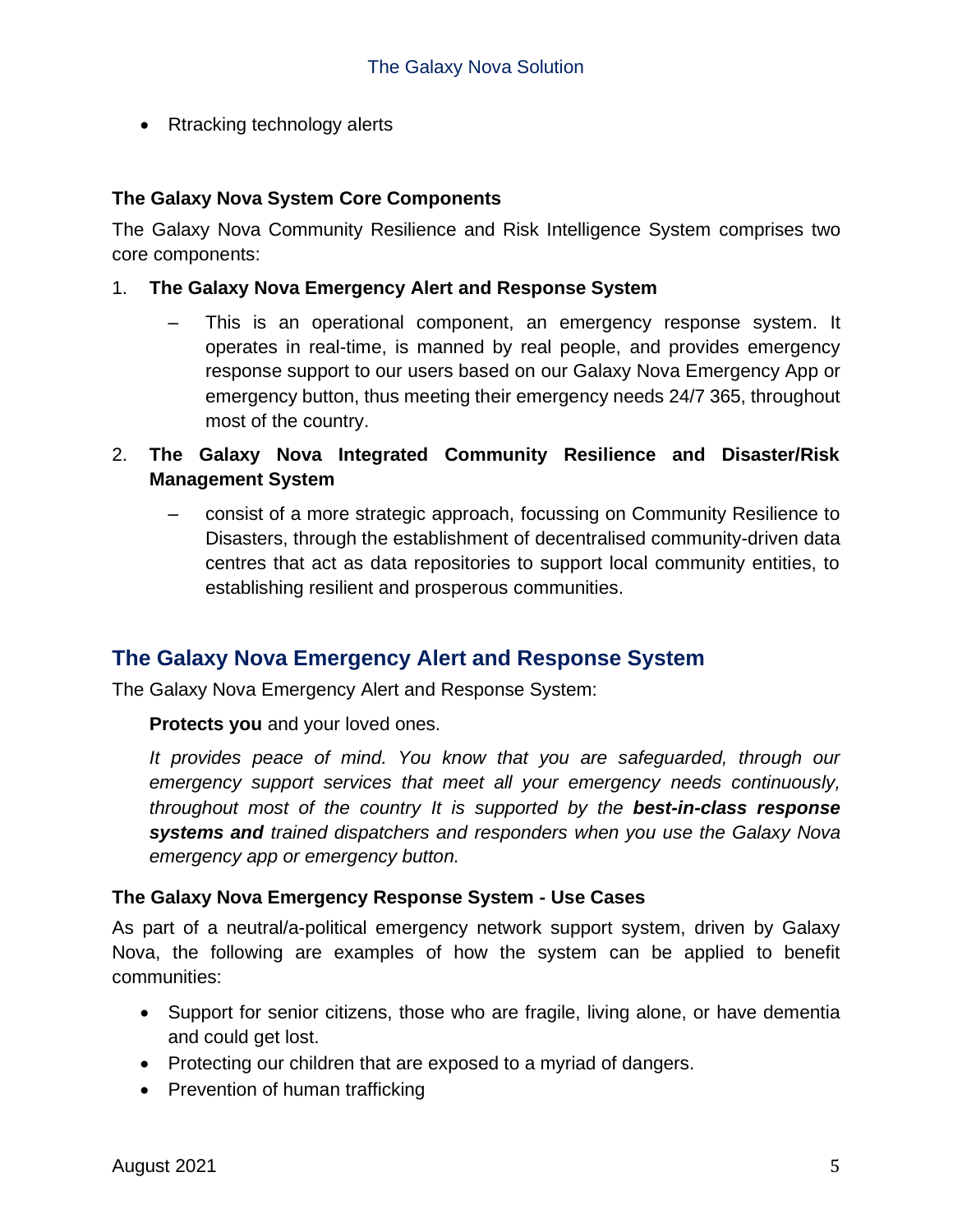- Fire Protection Services
- Disaster Management and incident command support
- Municipal and community surveys
- Municipal asset management and monitoring
- Crime data collection and analysis
- Roadside aid.
- Medical emergencies.
- Crime-related emergency incidents
- Volatile and/or potentially volatile situations.
- Frontline 'officers' support. Law enforcement, emergency entities and security companies support.
- Rapid escalation for the identification of "illegal land occupation"
- Neighbourhood Watch Assistance, so that they can manage their members/responders and become part of a bigger neutral Emergency Network Support System.
- Instant "place finder" based on your location, providing directions to nearest assistance, services and places of interest.

### <span id="page-5-0"></span>**The Galaxy Nova Emergency Alert and Response System Flow**

Overview of The Galaxy Nova Emergency Alert and Response System Flow

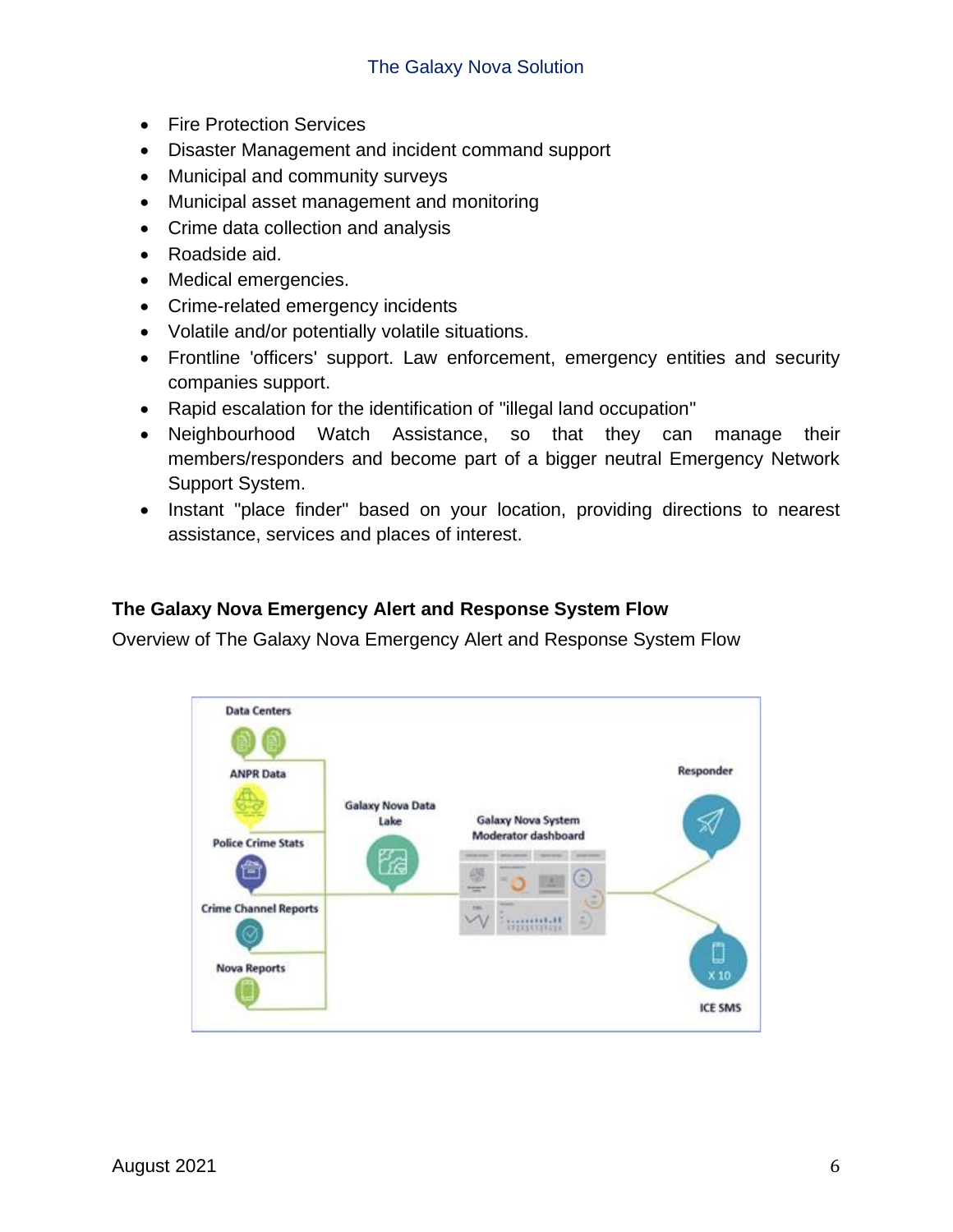# <span id="page-6-0"></span>**The Galaxy Nova Integrated Community Resilience and Disaster/Risk Management System**

# <span id="page-6-1"></span>**CPR (First Aid) For Failing Communities**

One of the greatest challenges facing the South African community is how to rescue weak and failing local authorities or communities, which is mainly due to a combination of weak governance, lack of capacity, in-fighting and social upheaval.

If the number of failing communities continues to increase, at some point this will translate into a failing country. Somehow, this must be prevented or mitigated, yet present efforts to deal with weak and failing local authorities are fragmented.

What is needed now is **CPR (First Aid) For Failing Communities. This means that the** community must become directly involved, taking ownership/responsibility for their own well-being. Communities must become part of the solution.

### <span id="page-6-2"></span>**Building Community Resilience to Disasters**

*Resilience Thinking offers a way to understand and work with changing systems*

### *(Karina Landman)*

In recent years, community resilience, or the sustained ability of a community to withstand and recover from adversity (e.g., economic stress, influenza pandemics, man-made or natural disasters), has become an important goal internationally.

For communities to acquire resilience requires a resilience-building process. This entails reducing pre-disaster vulnerabilities and conducting prevention activities to minimise the negative consequences of disaster.

### <span id="page-6-3"></span>**What Do We Mean by Community Resilience?**

Community resilience is the sustained ability of a community to use available resources (foresight, knowledge, energy, communication, transportation, food, etc.) to withstand, limit, respond to, , and recover from adverse situations (e.g., economic collapse, drought, floods and pandemics). It allows for the adaptation and growth of a community after disaster strikes. Communities that are resilient are able to minimise the effects of disaster, or recover quickly, making the return to normal life as effortless as possible. By implementing a community resilience plan, a community can come together and overcome any disaster while rebuilding physically and economically.<sup>1</sup>

<sup>1</sup> [https://en.wikipedia.org/wiki/Community\\_resilience](https://en.wikipedia.org/wiki/Community_resilience)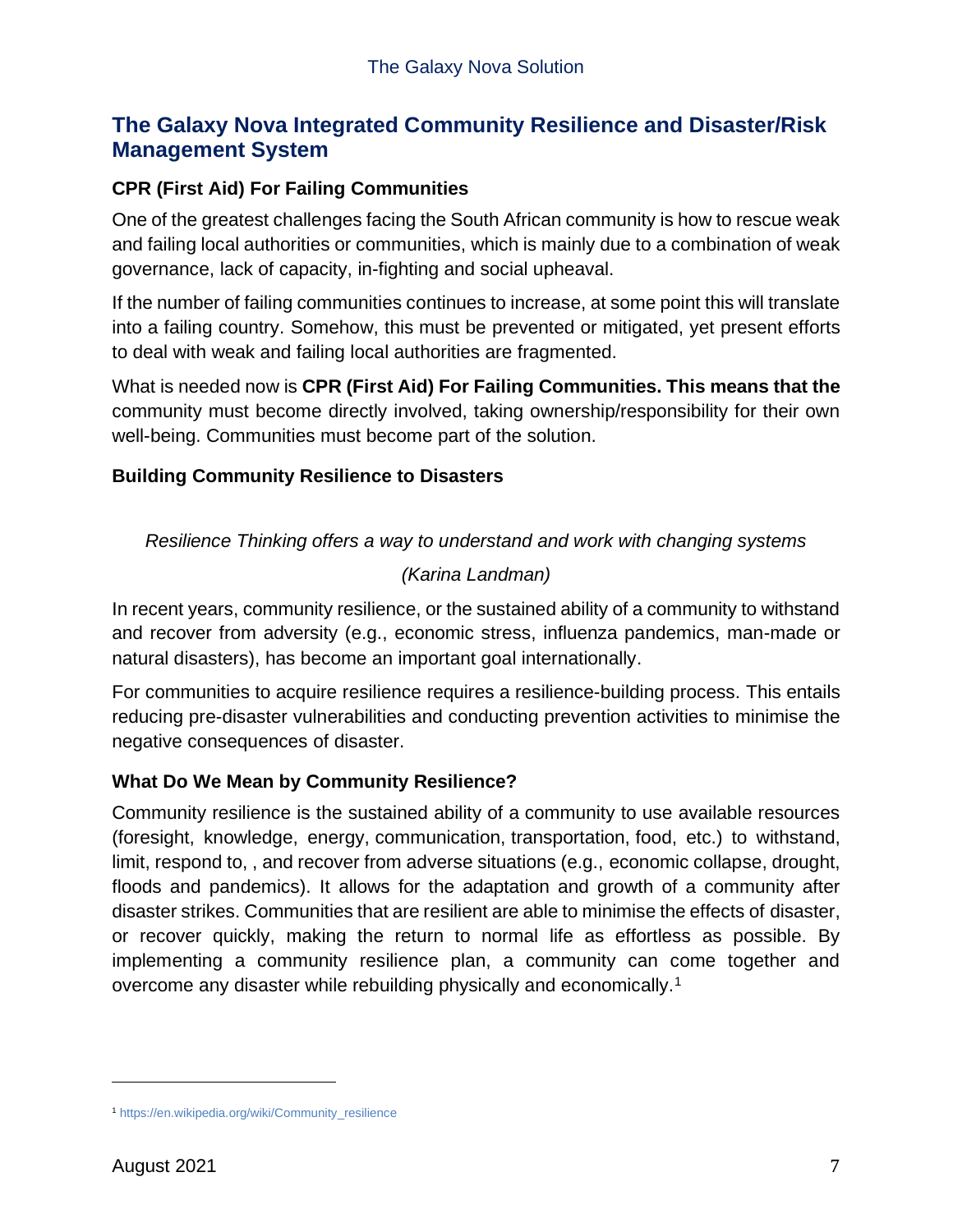Community resilience also focuses on enhancing the day-to-day health and wellbeing of communities and building social, economic, and other capital to reduce the negative impacts of disasters.

# <span id="page-7-0"></span>**The Term 'Disaster' Defined**

The term 'disaster' is defined by UNISDR as "a serious disruption of the functioning of a community or a society involving widespread human, material, economic or environmental losses and impacts, which exceeds the ability of the affected community or society to cope using its own resources".

# <span id="page-7-1"></span>**A 'Community' Can Be Broadly Defined**

A 'community' can be broadly defined as "a constituent population such as a neighbourhood, town, or city".

# <span id="page-7-2"></span>**Why Is Community Resilience Important?<sup>2</sup>**

Communities are increasingly complex, and so are the challenges they face. Anthropogenic and natural disasters are occurring more frequently and becoming more costly. Factors like climate change, globalisation, and increased urbanisation can mean higher disaster threats to greater numbers of people. Addressing these threats calls for an approach that combines what we know about preparing for disasters with what we know about actions that strengthen communities every day.

### <span id="page-7-3"></span>**How are community resilience and disaster preparedness related?**

Developing community resilience benefits disaster planners, emergency personnel and first responders and community members alike. Community resilience expands the traditional preparedness approach by encouraging actions that build preparedness while also promoting strong community systems and addressing the many factors that contribute to community wellbeing.

However, resilience is more than just disaster preparedness. It also deals with everyday issues that can erode/ wear away people's ability to cope – Stress, an unhealthy environment that makes people vulnerable to illness etc. Take for example stock losses due to 4-legged and 2 legged predators.

# <span id="page-7-4"></span>**The Concept of 'Community Resilience' is Positive**

The concept of 'community resilience' is almost invariably viewed as positive, being associated with increasing local capacity, social support and resources, and decreasing risks, miscommunication and trauma.

<sup>2</sup> <https://www.phe.gov/Preparedness/planning/abc/Pages/community-resilience.aspx>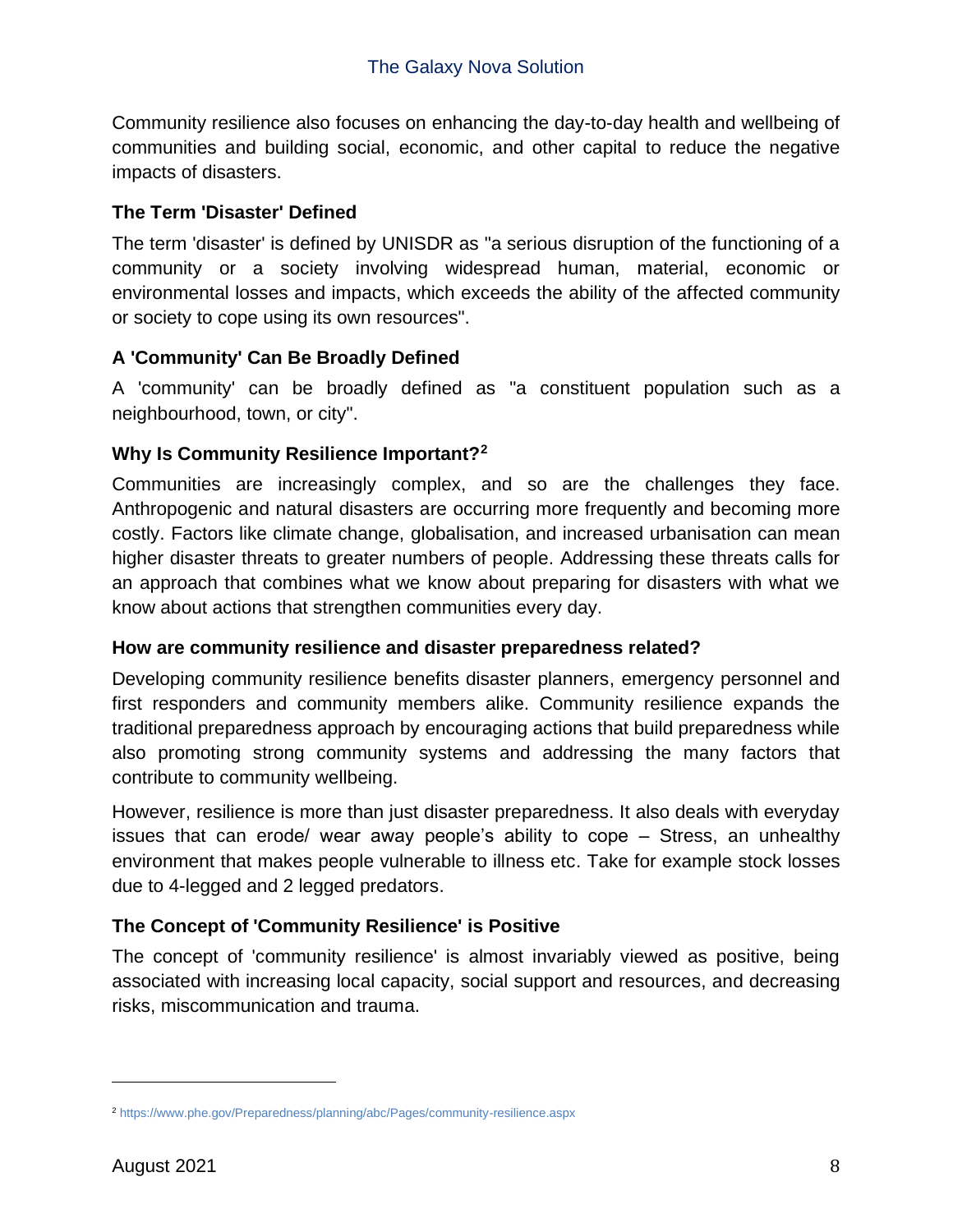This focus has been accompanied by a change in rhetoric from government, industry, and charitable organisations from discussing 'disaster vulnerability' to 'disaster resilience,' which is viewed as a more proactive and positive expression of community engagement with natural hazard reduction.

# <span id="page-8-0"></span>**Focus on Understanding What Contributes to a Resilient Community**

### <span id="page-8-1"></span>**Nine Core Elements of Community Resilience**

The core elements are

- 1. Local Knowledge: The effects of a disaster, whether short-term or long-term, could be mitigated if a community understands its existing vulnerabilities. These vulnerabilities, if addressed prior to a disaster, are believed to build resilience within a community. Therefore, the importance of having a community assess and understand their own vulnerabilities. There are three sub-elements.
	- 1) Sub-Element One: The factual knowledge base of the community which is the information, education and experience acquired in relation to a disaster. It includes information learned related to a threat or disaster preparedness, such as knowledge about first aid, and other issues translatable to disaster preparedness, mitigation, response, and recovery.
	- 2) Sub-Element Two: Community Education Training and education.
	- 3) Sub-Element Three: Collective Efficacy and Empowerment. Defined as: a community's shared belief of its ability to overcome potential hardships caused by adverse events and circumstances, for example through self-reliance. What the community knows and understands about their own processes to endure and respond to a disaster can be crucial in relief efforts especially if a community is dependent upon its own resources.
- 2. Community Networks and Relationships, well-connected and form a cohesive whole (social capital).
- 3. Risk Communication, Information Resilience.
	- 1) Effective communication is critical "strong communication networks are critical for resilience."
	- 2) The creation of common meanings and understandings. Communication is defined as "the creation of common meanings and understandings and the provision of opportunities for members to articulate needs, views, and attitudes".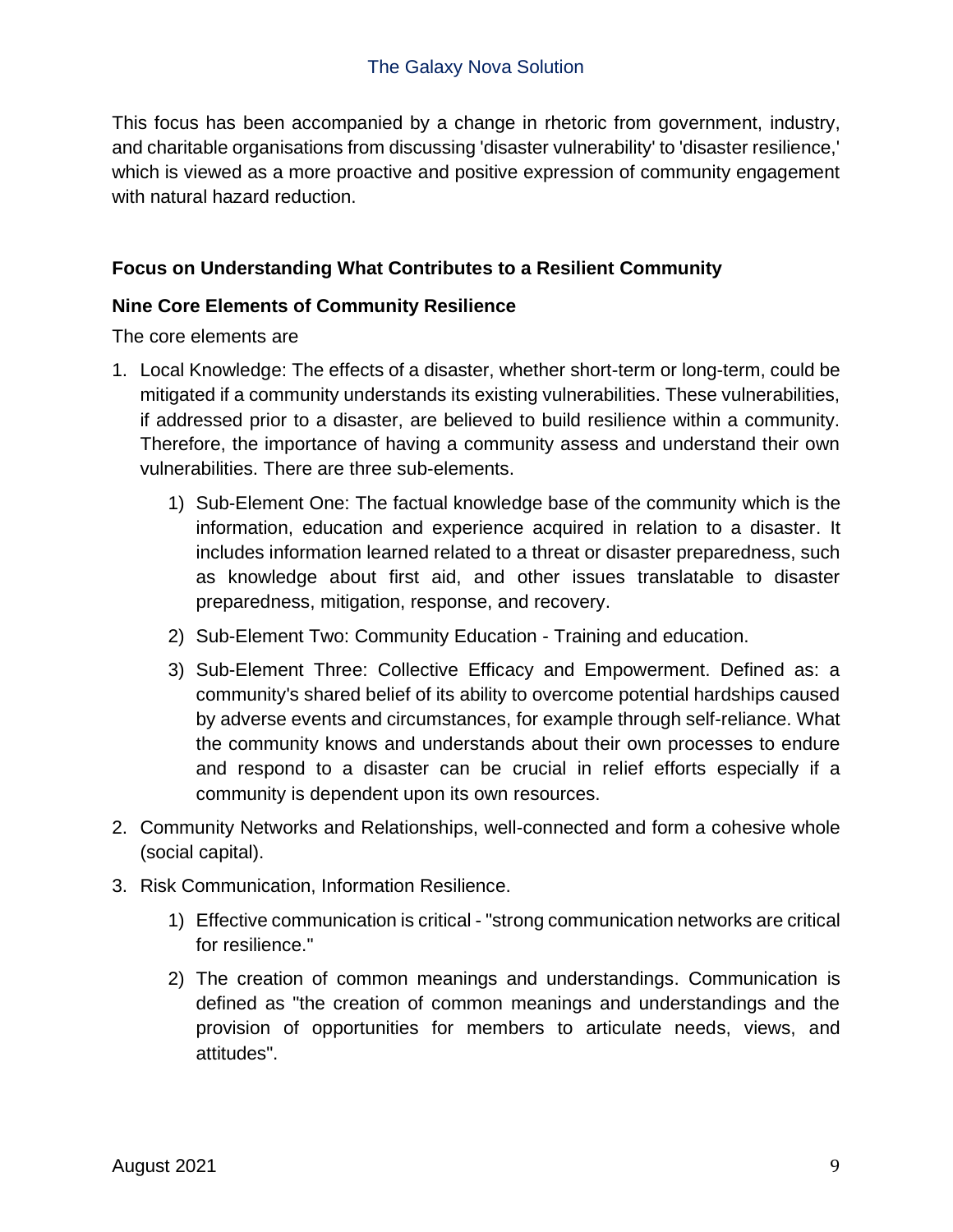- 3) Communication Infrastructure. The establishment of appropriate communication infrastructure that could be coordinated in a pre-or postdisaster setting.
- 4. Health: The pre-existing health of a community and delivery of health services after a disaster are important for community resilience. Understanding and addressing health vulnerabilities can build resilience before a disaster and mitigate long-term issues after a disaster.
- 5. Governance and leadership shape how communities handle crises.
- 6. Resources are critical. These include
	- 1) Tangible supplies, such as food, water and first aid kits and medical supplies, technical resources such as shelter, vehicles, and essential machinery. Better resources can contribute to higher levels of resilience.
	- 2) Intangible aspects such as "natural, physical, human, financial, and social capital". The presence and wide distribution of these resources widely available in the community supports resilience.
- 7. Economic Investment, the direct and indirect economic costs of a disaster can plague an affected community long after it has occurred.
- 8. Preparedness: The importance of preparedness across various levels, including:
	- the individual.
	- family and
	- government.
- 9. Mental Outlook. Attitudes towards uncertainty. Defined as attitudes, feelings and views when facing the uncertainty that typically occurs after a disaster or when contemplating a future one.
	- 1) This uncertainty can manifest itself in different ways;
		- from anxiety about what the future holds for families,
		- to concerns about the long-term impacts on the community,
	- 2) The search for meaning and the quality of the meaning attached to a disaster can also affect a community's outlook.
	- 3) The mental outlook of a community is therefore important in shaping the willingness and ability of community members to continue in the face of uncertainty.

#### <span id="page-9-0"></span>**Sub-Elements Linked to Community Resilience**

Within these core elements, 19 sub-elements linked to community resilience have been identified.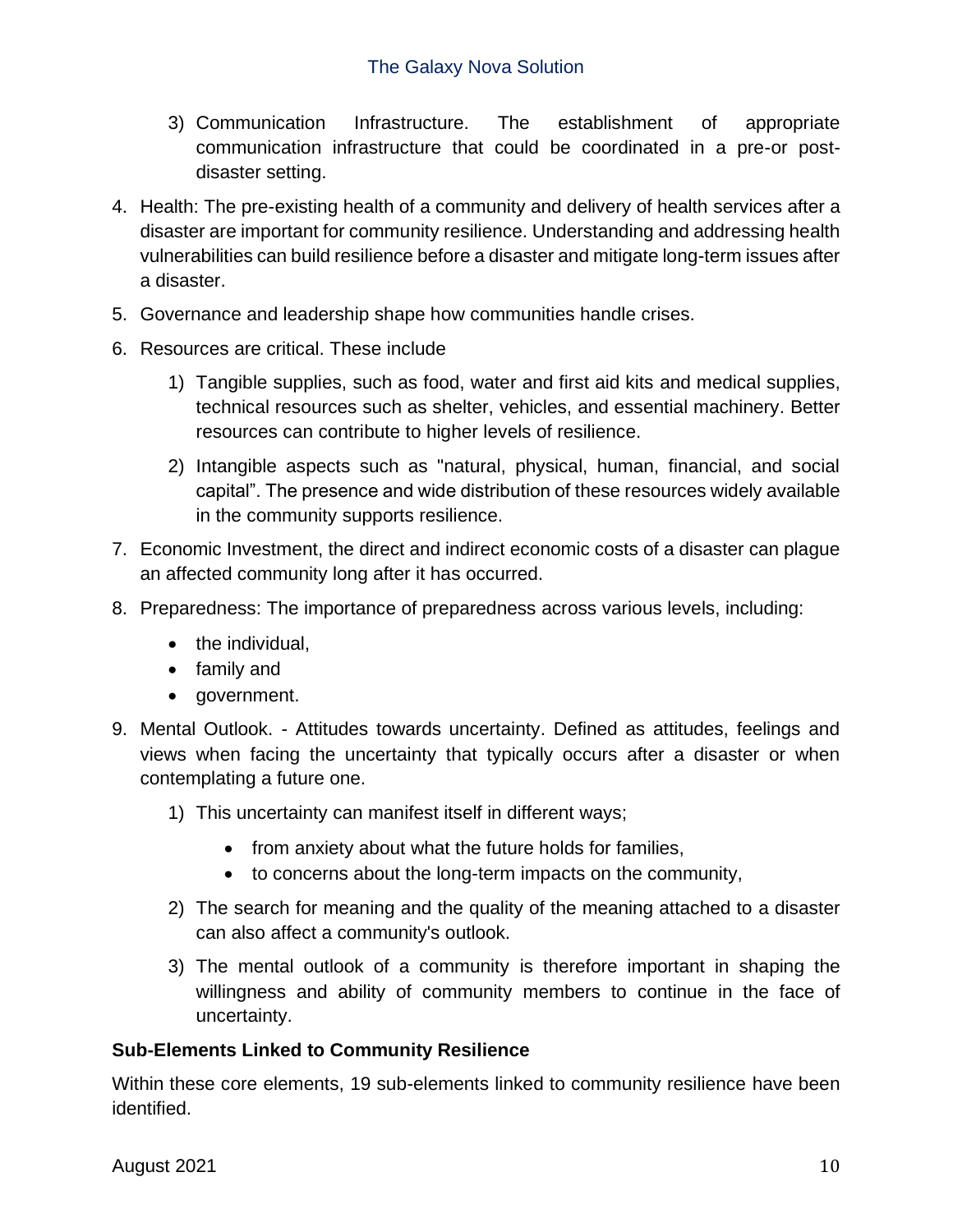# <span id="page-10-0"></span>**A Community Resilience Plan/Program**

Community resilience has emerged as a way to reduce the direct and indirect costs due to natural, technological, and human-caused hazardous events, including everyday crises.

Activities, such as disaster preparedness—which includes prevention, protection, mitigation, response, and recovery—are key steps to resilience.

#### <span id="page-10-1"></span>**How best to help communities to help themselves?**

The focus is on how best to help communities to help themselves, with a concomitant emphasis on understanding what factors contribute to creating resilient communities.

#### <span id="page-10-2"></span>**Risk Assessment Supports with Preparedness**

Communities should identify potential threats and hazards and then decide how to prepare for each of them.

Actively involving community stakeholders in planning before a disaster and running practice drills or exercises with a focus on risk management contributes to community resilience.

#### <span id="page-10-3"></span>**Community Resilience Assessment**

#### **Inventory of Community Resilience Indicators and Assessment Frameworks**

The Inventory takes the form of a database which contains 56 existing quantitative resilience frameworks, indicators, and measures that have been evaluated and catalogued according to a standardised methodology.

The indicators span all systems likely to be included in an assessment methodology, including physical systems (i.e., buildings and infrastructure), social and economic systems, and natural systems (i.e., natural environment). One aspect of this work is to identify the types of indicators that should be used as proxies to represent system attributes, dimensions, and dependencies.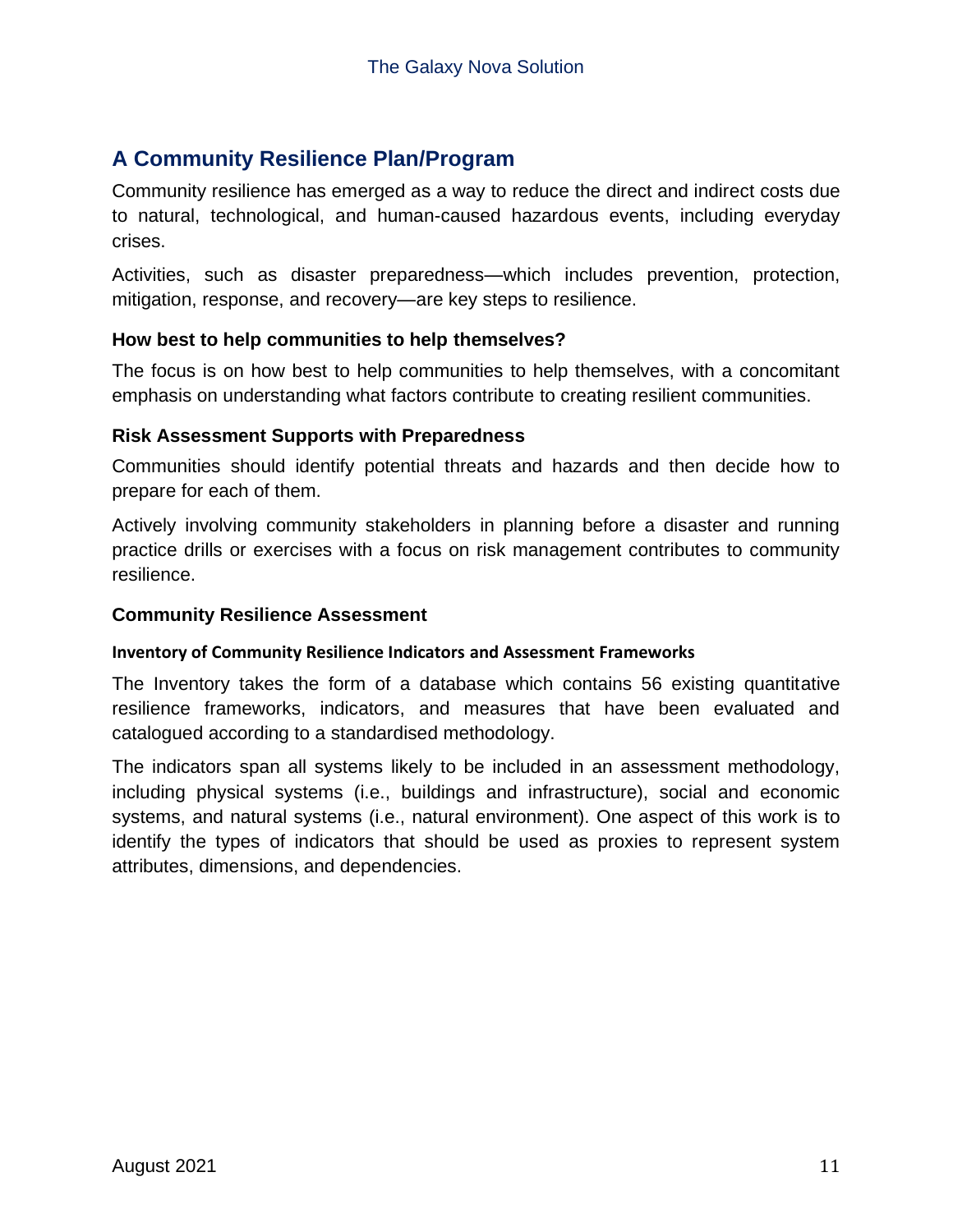# <span id="page-11-0"></span>**THE GALAXY NOVA CONCEPTUAL FRAMEWORK**

## <span id="page-11-1"></span>**Safe-Smart-Healthy-City Concept**

Building Safe and Smart Communities

## <span id="page-11-2"></span>**The Galaxy Nova Smart City/Safe City Concept**

The Smart-Safe City Concept (community safety focussed) comprises an integrated, multi-sectoral approach to improve the liveability of cities, towns, communities, and quality of life for all community members, based on the premise that good urban governance, planning and management can improve safety and prosperity.

The Galaxy Nova (Smart City /Safe City System) can enable early detection of threats, and if not preventable, their mitigation, a more rapid response and recovery, which will reduce loss of life and property, thereby bringing safety and normality to an ever more urbanised society.

The system can be applied to cities, towns, industrial parks, college campuses, or any other physical environment where people need a safe and comfortable environment.

Galaxy Nova Solution, consisting of Community-Driven Data Centre Systems, is at the heart of the whole Safe-Smart-Healthy-City concept, consists of various components that are customised to address the unique requirements of local communities.

### <span id="page-11-3"></span>**Galaxy Nova Eco-System**

The Galaxy Nova system is an integrated eco-system of first responders, emergency and security service providers working in conjunction with law enforcement to provide accurate information and effective responses in crises or disaster situations.

With its goal to make South Africa's cities smart, safe, and healthy again, NOSAID1 NPC offers a sophisticated and comprehensive Galaxy Nova smart city system consisting of the Nova Incident Management Workflow Database, featuring trend analysis and the integrated incident reporting Mobile Application. The community can access and request emergency services which are linked directly to the Galaxy Nova system which in turn, identifies and links to emergency and security service providers closest to the incident. The Galaxy Nova system is managed from 24/7/365 decentralised data centres manned by disaster managers and/or incident commanders to assist, direct, channel and track information and responses. The system addresses emergency incidents (Crime, Fire, Medical, Road assistance and Follow-Me), blacklisted vehicles, missing persons, and situational awareness amongst other applications to ensure sustainable and safe communities.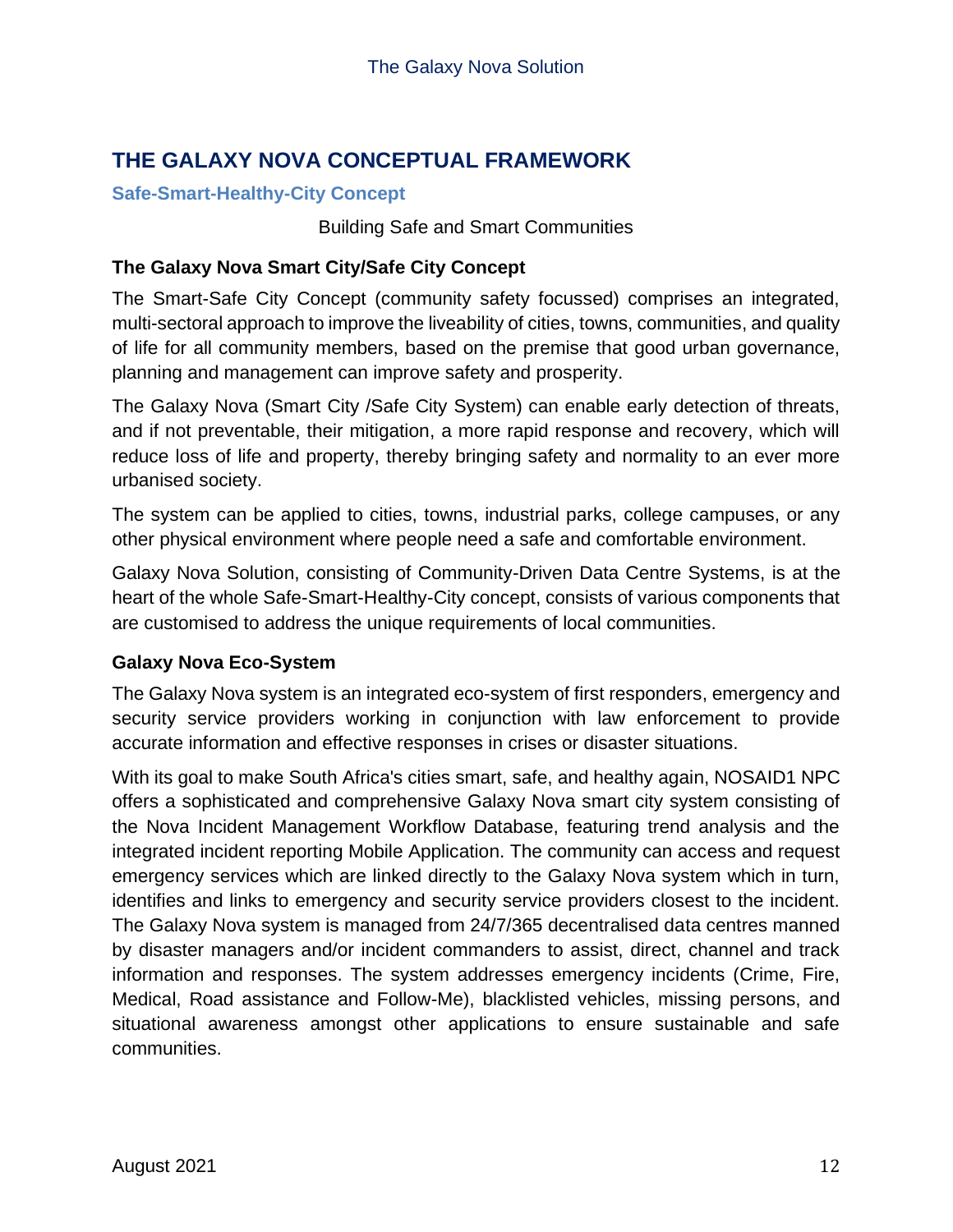

*Galaxy Nova Eco-System: Stakeholders*

# <span id="page-12-0"></span>**THE GALAXY NOVA TEAM**

The team consist of experts in their respective fields, including, Paradigm Alpha management and the team, moderators, the National Responder Network, local stakeholders etc., deployed, and responsible for Galaxy Nova data centres.

# <span id="page-12-1"></span>**COMMUNITY-DRIVEN DATA-CENTRE SYSTEM**

The Community-Driven Data Centre System, developed by Paradigm Alpha, is at the heart of the whole Safe-Smart-Healthy-City concept, consists of various components that are customised to address the unique requirements of local communities.

# <span id="page-12-2"></span>**The Community Resilience and Risk Profiler**

The Community Resilience and Risk Profiler component refers to the compilation of a comprehensive Community Resilience Data Profile, populated with community-based data and community risk analysis processes.

One of the key components of the Community-Based Data Centre is the comprehensive Community Resilience Data Profile, populated with local community-related information, to better document community disaster resiliency and risk.

With the deployment of the system, local community-related information collection and synthesis, involving the community and other relevant stakeholders can be undertaken.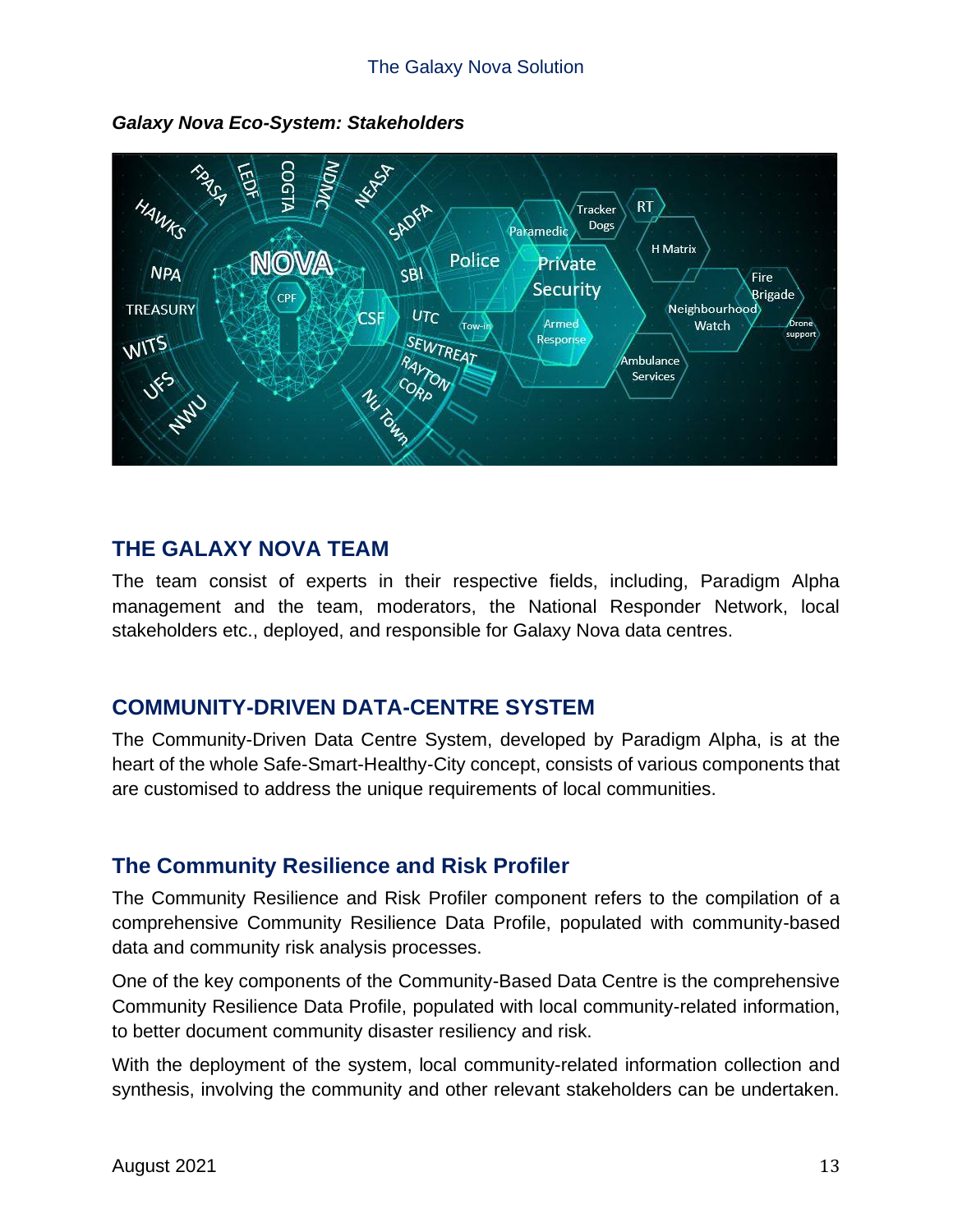As a community-based data centre, the information can be available for planning for community resilience and reducing vulnerability to disasters and the rejuvenation of the community.

The Community Resilience and Risk Profile module is aiding with the planning and future development of the Kirkwood area and provide the community with the information to participate meaningfully with the Local Economic Development (LED) processes as managed by the local municipal council and to strategically address issues and risks within the community.

# <span id="page-13-0"></span>**The Data Centre Platform for Community Resilience and Disaster Preparedness Programs**

*Key Components for A Successful Community Resilience and Disaster Preparedness Program*

The data centre provides the platform for the following critical community resilience and disaster preparedness programs:

# 3. **The Emergency Alert and Disaster Management Component.**

– The Emergency Alert and Disaster Management Module mainly consists of crime and emergency data relevant to the local community for analysis and to register and manage local responders that react to crime and emergency incidents and provide emergency support services.

### 4. **The Community Resilience and Risk Profiler Component.**

- Community Disaster Risk Assessment utilising the Community Resilience and Risk Profiler Software System, delivering a Comprehensive Community Resilience Data Profile.
- Community-Based Community Resilience and Disaster Risk Resilience and Vulnerability Management.
	- Planning for Community Resilience and Reducing Vulnerability to Disasters.



Implementing an Integrated Disaster Risk and Resilience Analytical and Implementation Framework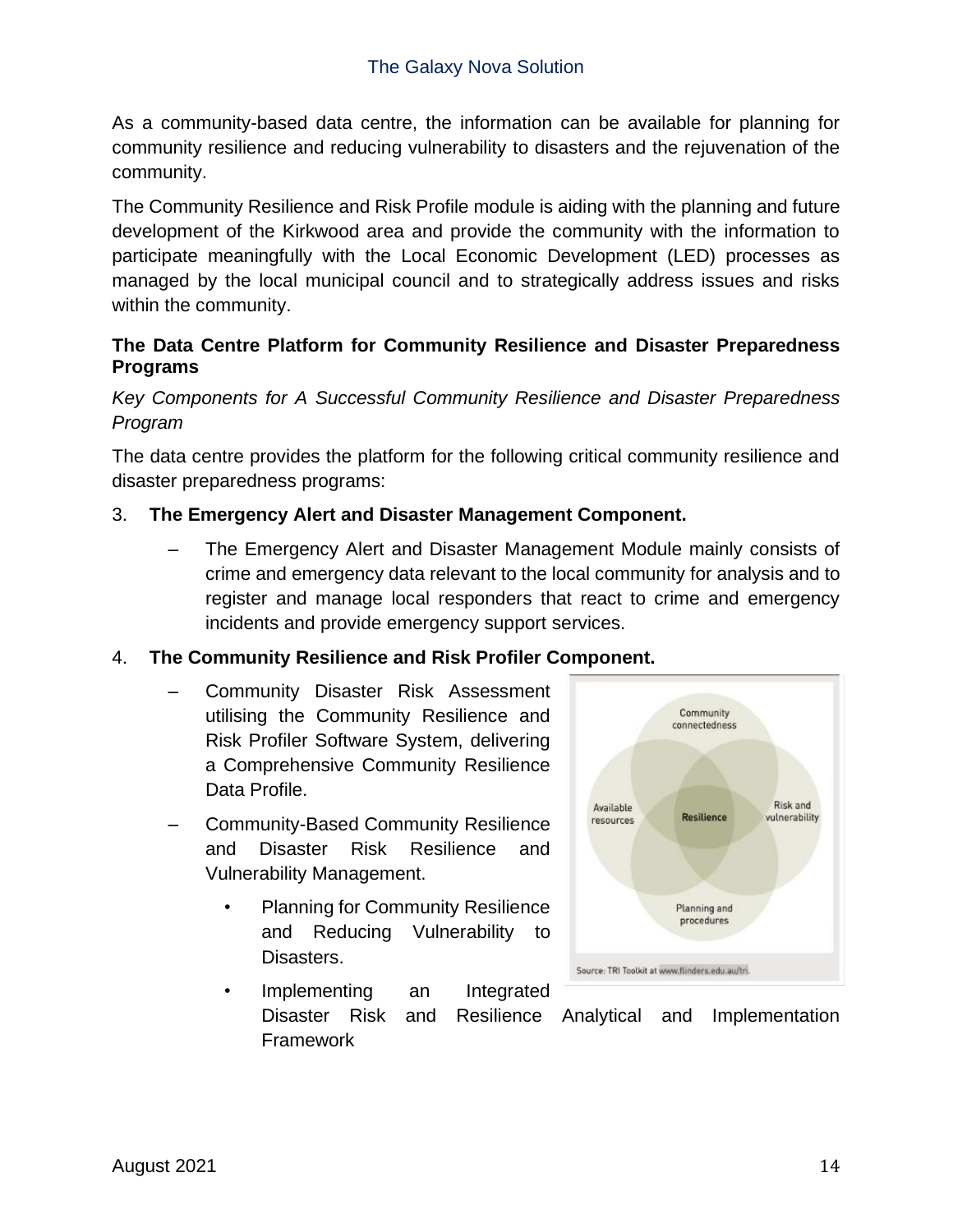#### 5. ·**Resilience–Focused Private-Public Sector Collaboration Planning and Implementation Guide** Overarching Guidelines for Successful Resilience-Focused Private-Public Collaboration

– Building community disaster resilience through privatepublic collaboration to improve the ability of a community to prepare for, respond to, and recover from disasters.

#### 6. **WIKI Knowledge Repository**

– A knowledge repository, containing research and analysis that supports

Pursue community-level private-public sector collaboration as a fundamental component of community 1. resilience in general and disaster resilience in particular. Resilience-focused private-public collaboration ideally will: a. Integrate with broader capacity-building efforts within the community and include all community actors. b. Emphasize principles of comprehensive emergency management allowing preparation for all hazards and all phases of the disaster cycle to drive goals and activities c. Function as a system of horizontal networks at the community level, coordinating with higher government and organizational levels. d. Develop flexible, evolving entities and establish processes to set goals, conduct continuing self-assessment, meet new challenges, and ensure sustainability. e. Institutionalize as a neutral, nonpartisan entity with dedicated staff. 2. Build capacity through communication and training programs for those engaged in private-public colaboration and for the broader community. Resilience-focused private-public collaboration ideally will: a. Incorporate capacity building into collaboration from the onset. a. Target educational campaigns toward crisis mitigation with goals of community readiness, continuity planning, trust building, risk reduction, and shortened recovery time. b. Encourage all organizations in the private and public sectors to commit to organizational resilience through business-continuity measures. c. Partner with educational institutions in developing educational campaigns and disseminating information d. Institutionalize the practice of embedding research into resilience-focused private-public sector collaboration by building research directly into existing and future collaborative efforts. 3. Respect well-informed, locally determined all-hazards preparedness and resilience priorities. 4. Develop funding and resource allocation strategies that are flexible in administration.

vulnerability and risk resilience assessments and implementation.

- A freely accessible repository of knowledge
- A repository of best practices and lessons learned

# <span id="page-14-0"></span>**The Galaxy Nova Community Resilience and Risk Intelligence System Deployment**

In managing the risk and propensity for risk to escalate into possible disasters in an everchanging modern society, Galaxy Nova uses a combination of various systems and inputs to collect and record data that is analysed and applied in compiling a Community Resilience and Risk Profile for disaster management purposes, this includes identification of crime patterns and trends which may provide early warning as to possible crimes or the imminent possibility of a disaster or a crime to be committed.

The services developed by and integrated into the Galaxy Nova system include the following:

- Community Risk Profiler
- Emergency Alert Control and Dispatch Application
- Mobile Emergency Alert Buttons
- ANPLR Monitoring and Storage Platform
- Black-Listed ANPLR Alert
- Mobile ANPR Camera Data/Viewing Platform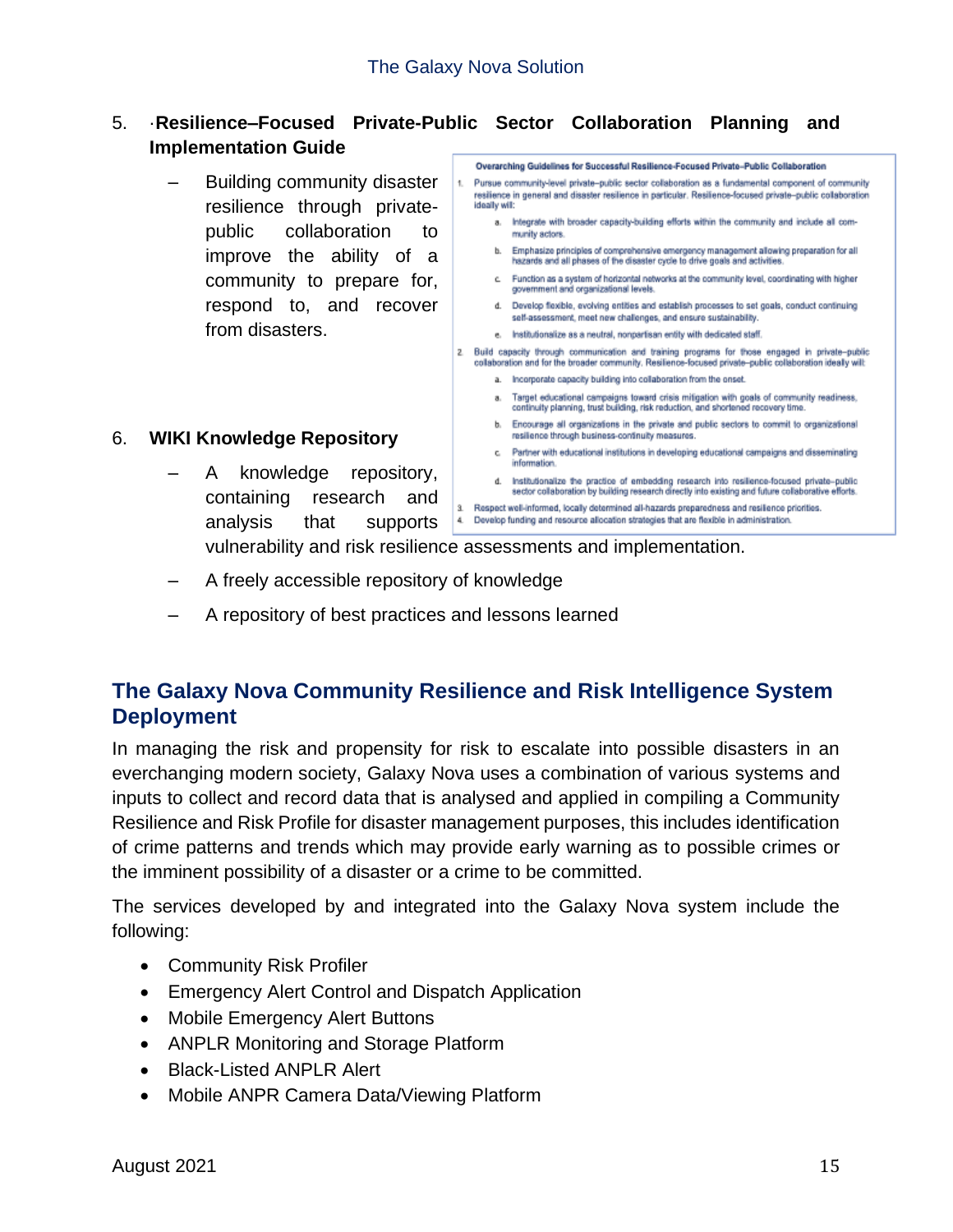- Mobile Phone-Based Tracking
- Mobile Phone-Based Reporting and Communication System
- Crime Data Analysis and Risk Management
- Emergency and Disaster Responder Registration and Management
- WIKI Information Repository

### <span id="page-15-0"></span>**Galaxy Nova System - Emergency Alert App and Button**

The Galaxy Nova Emergency Alert and Response System based on the concepts of smart-safe-healthy city, consists of two components:

- 7. Mobile Application for Smartphones and Emergency Alert Button Devices.
- 8. The Galaxy Nova Emergency Alert and Response System operating from decentralised data centres.

#### <span id="page-15-1"></span>**Mobile Application**

The mobile application is downloadable from the Google Play Store or Apple iStore and can be downloaded to Android or Apple OS Smart Phones. It is developed as an incident report system, to enable the community to interact with the Command-and-Control System in emergencies and also to report crime or suspicious activities and other concerns. This assists in building the database of incidents.

The features included in the mobile application are comprehensive and amongst others includes an **Emergency Alert Button** to summon assistance, a **Reporting Function** and a **Notice Board,** which can be used for mass communication of information relevant to the community, including emergency alerts.

The mobile application also enables law enforcement, medical, and first responder resources to register as **Responders** thus providing the control and command centre with real-time situational awareness of incidents and resources available which can then be dispatched. The responders can receive incident information via their smartphone application.

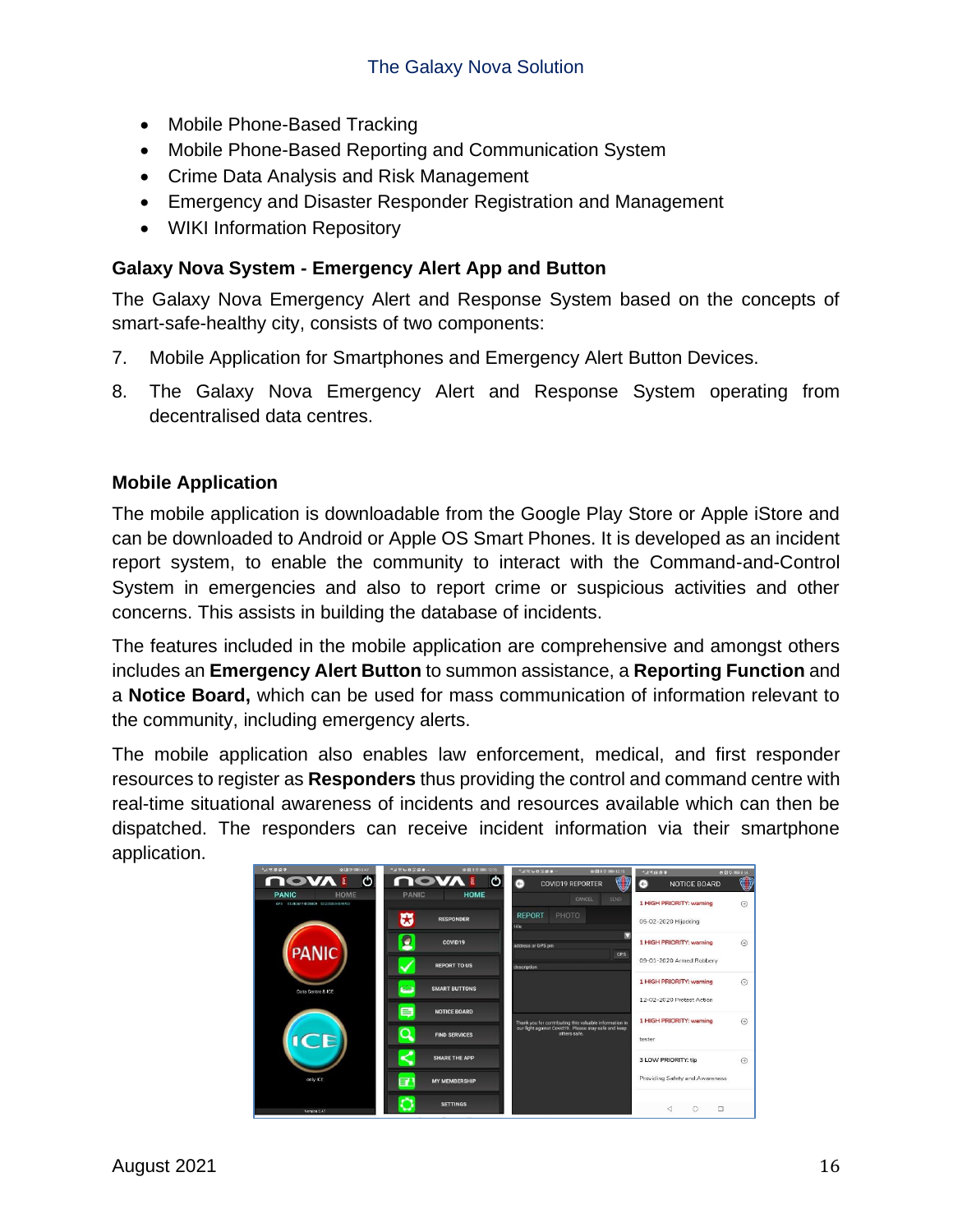### <span id="page-16-0"></span>**The Galaxy Nova Emergency Alert and Response System**

The Galaxy Nova System is a cloud-based system that ensures that it can be deployed easily on a national basis in decentralised data centres/control rooms/JOC's<sup>3</sup> and provides the information recording functionality whereby the database is built, and analysis done to understand the local 'community's vulnerabilities, anticipate potential emergencies or disasters and develop intervention plans.

The system also incorporates a module that monitors panic buttons and responders in real time so as to dispatch appropriate assistance to the public or assist responders that may experience difficulties in the execution of their duties.

| $=$                           | a Dashboard > Dash client incident list |                                    |                              |           |                                            |                       |         |                    |                    |          |                      |     |           |  |
|-------------------------------|-----------------------------------------|------------------------------------|------------------------------|-----------|--------------------------------------------|-----------------------|---------|--------------------|--------------------|----------|----------------------|-----|-----------|--|
|                               |                                         |                                    |                              |           | click here to ensure sounds on this screen |                       |         |                    |                    |          |                      |     |           |  |
| <b>BLACK LISTED INCIDENTS</b> |                                         |                                    |                              |           |                                            |                       |         |                    |                    |          |                      |     |           |  |
| created                       | license_plate                           | vehicle<br>foto count<br>camera_id |                              |           |                                            | case type             |         |                    | photo<br>map       |          |                      |     |           |  |
| 2021-06-06<br>20:20:26        | M193                                    |                                    | ELOFF WEG 11                 |           | VOLKSWAGEN                                 |                       |         | SUSPICIOUS VEHICLE |                    |          | ٠                    |     | view      |  |
| 2021-05-30<br>09:20:00        | DSC 03FS                                |                                    | ODENDAALSRUS                 |           | NISSAN                                     |                       |         |                    | SUSPICIOUS VEHICLE |          |                      | 18  | view      |  |
| 2021-05-24<br>18:50:04        | FK 7DYGP                                |                                    | DELMAS NTT TOYOTA            |           |                                            | VOLKSWAGEN POLO WHITE |         | SUSPICIOUS VEHICLE |                    |          |                      |     | view      |  |
| 2021-05-14<br>09:48:07        | KIK71 NW                                | $\rightarrow$                      | NOORDWEG UITGANG             |           |                                            | WW POLO WHITE         |         |                    | SUSPICIOUS VEHICLE |          |                      |     | view      |  |
| 2021-05-09                    | WVC17 GP                                |                                    | WAWIELBRUG INGANG EN UITGANG |           | TOYOTA HILUX WHITE                         |                       |         | SUSPICIOUS VEHICLE |                    |          |                      | - 6 | view      |  |
| <b>PANIC INCIDENTS</b>        |                                         |                                    |                              |           |                                            |                       |         |                    |                    |          |                      |     |           |  |
| created                       | person                                  |                                    |                              | cellphone | <b>status</b>                              | fire                  | medical | crime              | follow me          | roadside | hometown             |     |           |  |
| 2021-08-04<br>09:10           | Richar                                  |                                    |                              | $+2776$   | CANCELLED                                  |                       |         |                    |                    |          | <b>CENTURION</b>     |     | view      |  |
| 2021-08-04<br>09:05           | Adria                                   |                                    |                              | $+2776$   | CANCELLED                                  |                       |         |                    |                    |          | PRETORIA (GP)        |     | -<br>view |  |
| 2021-08-03<br>15:22           | Will                                    |                                    |                              | +2781     | CANCELLED                                  |                       |         |                    |                    |          | WELKOM               |     | view      |  |
| 2021-08-03<br>12:05           | Wern.                                   |                                    |                              | $+2783$   | CANCELLED                                  |                       |         |                    |                    |          | <b>POTCHEFSTROOM</b> |     | view      |  |
| 2021-08-03                    | Nee                                     |                                    |                              | $+2767$   | CANCELLED                                  |                       |         |                    |                    |          | EASTERN CAPE         |     | view      |  |

#### *Sample: Incident Management Dashboard*

*Sample: Incident Details for Response*



<sup>3</sup> Joint Operation Centres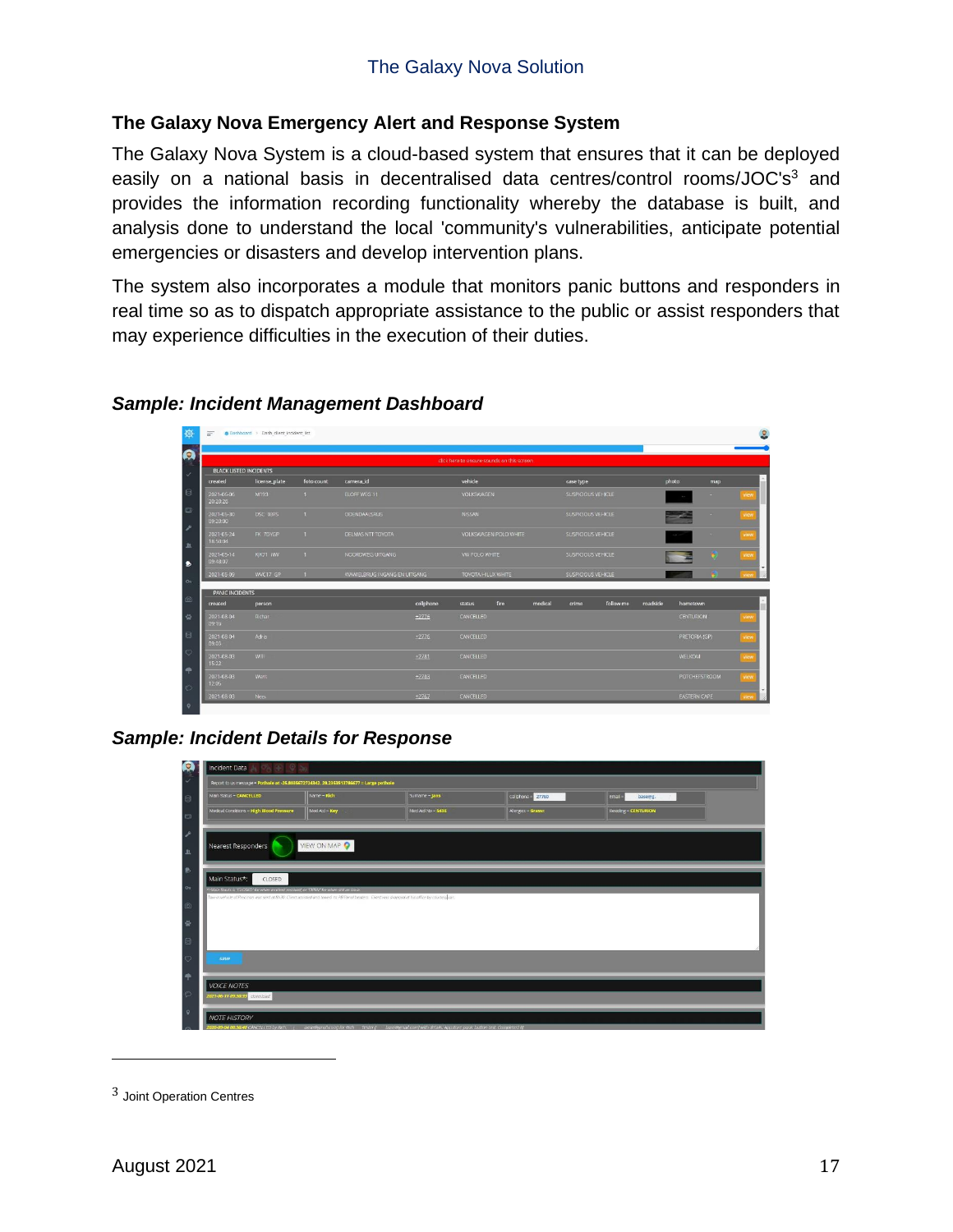### <span id="page-17-0"></span>**IP ANPR Monitoring**

The Galaxy Nova System platform import, process and analyse vehicle number plate information and compare this to blacklisted or flagged (suspicious) numbers that are being sought by law enforcement. This enables the law enforcement to curb crime or find missing persons.

The database of numberplates that has previously been captured by ANPR cameras linked to the system can also be interrogated to see if a particular numberplate has previously been captured thus enabling law enforcement to find and link a particular vehicle/numberplate to possible crimes that was committed in other locations on a national basis.

As soon as a blacklisted numberplate is photographed by a linked ANPR enabled camera, the number is run against the crime database, numberplate database and previously listed blacklist database. If a match is found within the blacklist or crime database, the numberplate/vehicle is flagged under blacklisted display on the incident management dashboard that is part of the Galaxy Nova System.

Moderators can **immediately** act as required, as the trend is that false number plates or cloned plates are used by criminals and once a crime is committed using a vehicle with false or cloned plates, these plates are swapped for legal plates within 10 to 15 minutes.

**Note:** Paradigm Alpha constantly investigates the use of new technologies and is currently testing a new technology solution that if successful, will be deployed to compliment the ANPR capabilities integrated into the Galaxy Nova System to specifically address hi-jacked, stolen vehicles leading to and or the use of false or cloned numberplates.

#### <span id="page-17-1"></span>**Decentralised Data Centres**

As the Galaxy Nova System is developed to address disaster management from local to national level, the system is flexible enough to be deployed on a decentralised model

which feeds into the collective national data lake. Thus, crime information is tested against national data available to the system to ensure that the movement of organised crime syndicates can be detected. Decentralising data centres also ensure that local knowledge of crime and potential disasters and the effective countering thereof is retained.